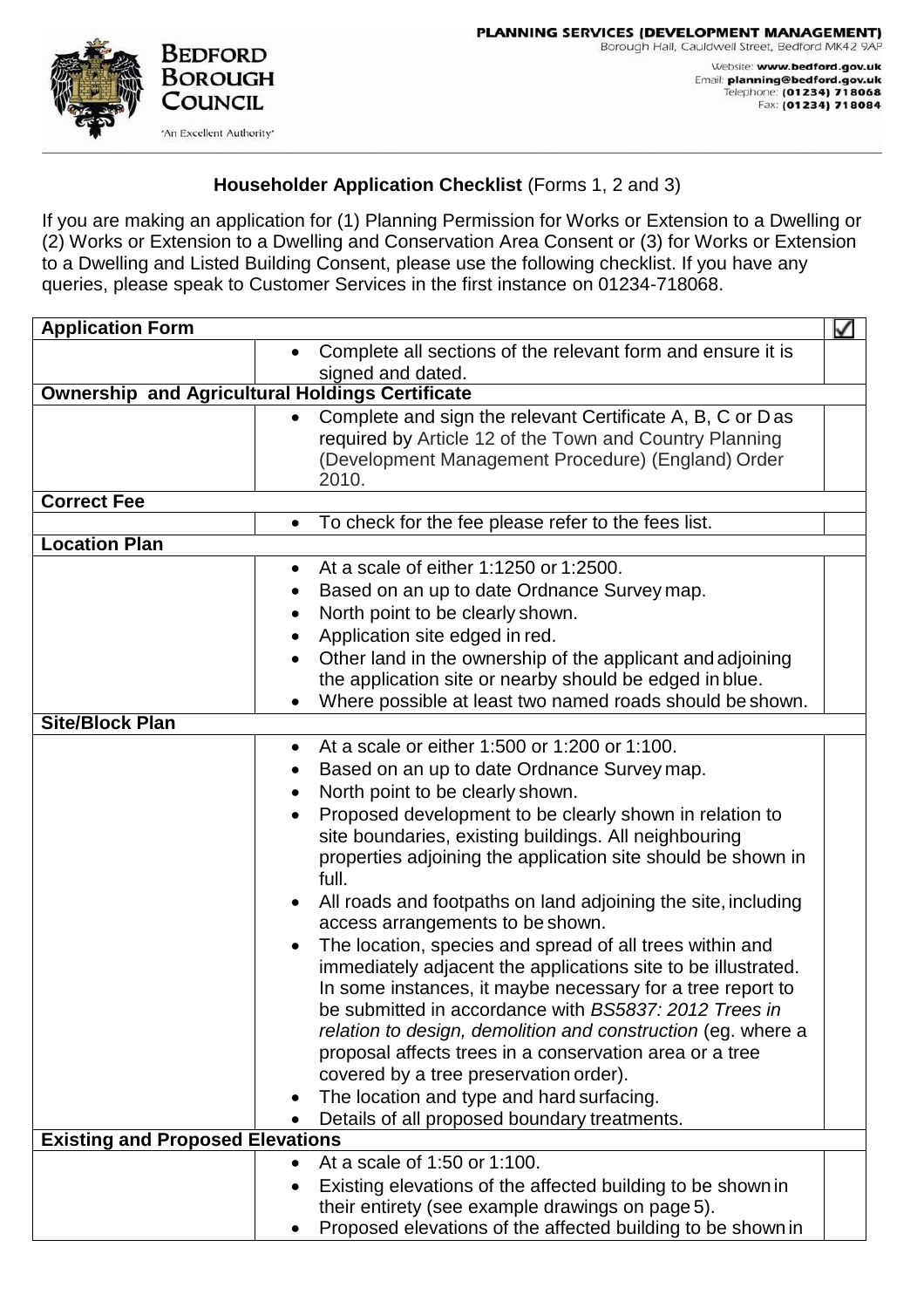|                                                                            | their entirety (see example drawings on page 5).                               |  |  |  |
|----------------------------------------------------------------------------|--------------------------------------------------------------------------------|--|--|--|
|                                                                            | Proposed works in relation to the existing dwelling to be                      |  |  |  |
|                                                                            | clearly shown.                                                                 |  |  |  |
| <b>Existing and Proposed Floor Plans</b>                                   |                                                                                |  |  |  |
|                                                                            | At a scale of 1:50 or 1:100.                                                   |  |  |  |
|                                                                            | Full existing floor plans of all affected levels of the building.<br>$\bullet$ |  |  |  |
|                                                                            | Full proposed floor plans of all affected levels of the building<br>$\bullet$  |  |  |  |
|                                                                            | (eg. a single storey extension will require only ground floor<br>plans).       |  |  |  |
|                                                                            | Where existing buildings or walls are to be demolished,                        |  |  |  |
|                                                                            | these should be clearly shown on the plans.                                    |  |  |  |
| <b>Existing and Proposed Roof Plans</b>                                    |                                                                                |  |  |  |
| Only required in cases                                                     | At a scale or 1:50 or 1:100.<br>$\bullet$                                      |  |  |  |
| where there is an                                                          | Shape of the roof to be illustrated (including valleys and                     |  |  |  |
| unusual or complicated                                                     | ridges).                                                                       |  |  |  |
| roof structure.                                                            |                                                                                |  |  |  |
|                                                                            | <b>Existing and Proposed Site Sections and Finished Floor and Site Levels</b>  |  |  |  |
| Only required in the<br>At a scale of 1:50 or 1:100 or 1:200.<br>$\bullet$ |                                                                                |  |  |  |
| case of sloping sites or                                                   | Drawings should show existing and finished levels of the<br>$\bullet$          |  |  |  |
| where a proposal                                                           | site in relation to the surrounding land and buildings                         |  |  |  |
| involves a change in                                                       | (contours or spot levels or cross or long sections would be                    |  |  |  |
| ground levels                                                              | acceptable).                                                                   |  |  |  |
| <b>Design and Access Statement</b>                                         |                                                                                |  |  |  |
| Only required if your                                                      | This is a short report accompanying and supporting a planning                  |  |  |  |
| dwelling is located within                                                 | application to illustrate the process that has led to the                      |  |  |  |
| a Conservation Area.                                                       | development proposal. Typically it will include details of the                 |  |  |  |
| <b>Contact the Customer</b>                                                | amount (eg. number of units or floor space), layout (eg. details               |  |  |  |
| Services on 718068 to                                                      | of the buildings and spaces), scale (eg. details of height, width              |  |  |  |
| check if your property is                                                  | and depth), landscaping (eg. details of existing and proposed                  |  |  |  |
| affected.                                                                  | planting), access (eg. pedestrian, vehicular) and appearance of                |  |  |  |
|                                                                            | the development (eg. details of the architectural style,                       |  |  |  |
|                                                                            | materials, decoration, lighting, colour and texture). It should                |  |  |  |
|                                                                            | also justify the proposal and explain the impact of the                        |  |  |  |
|                                                                            | development has on the character and appearance of the                         |  |  |  |
|                                                                            | conservation area.                                                             |  |  |  |
| <b>Flood Risk Assessment/Statement</b>                                     |                                                                                |  |  |  |
| Only required if your                                                      | This should be a short written statement confirming EITHER (i)                 |  |  |  |
| dwelling is located with                                                   | floor levels within the proposed development will be set no                    |  |  |  |
| flood zone 1, 2 or 3.                                                      | lower than existing levels AND, flood proofing of the proposed                 |  |  |  |
| <b>Contact the Customer</b>                                                | development has been considered by the applicant and                           |  |  |  |
| Services on 718068 to                                                      | incorporated where appropriate OR (ii) floor levels within the                 |  |  |  |
| check if your property is                                                  | extension will be set 300mm above the known or modelled 1 in                   |  |  |  |
| affected.                                                                  | 100 year (annual probability 1% chance) river flood level or 1 in              |  |  |  |
|                                                                            | 200 year (annual probability 0.5% chance) tidal and coastal                    |  |  |  |
|                                                                            | flood level. This must be demonstrated by a plan to Ordnance                   |  |  |  |
|                                                                            | Datum/GPS showing finished floor levels relative to the known                  |  |  |  |
|                                                                            | or modelled floor level. In some instances, a detailed Flood                   |  |  |  |
|                                                                            | Risk Assessment maybe required (eg. for basement extensions                    |  |  |  |
|                                                                            | or for extensions in zone 1).                                                  |  |  |  |
| <b>Heritage Statement</b>                                                  |                                                                                |  |  |  |
| Required if the                                                            | This should explain the historical significance of the affected                |  |  |  |
| property is: A listed                                                      | listed building, including any contribution made by its setting.               |  |  |  |
| building, in the                                                           | The level of detail should be proportionate to the significance of             |  |  |  |
| setting of a listed                                                        | the building and the amount of work proposed, and should                       |  |  |  |
| building or in a                                                           | explain the potential impact on this significance.                             |  |  |  |
| conservation area                                                          |                                                                                |  |  |  |